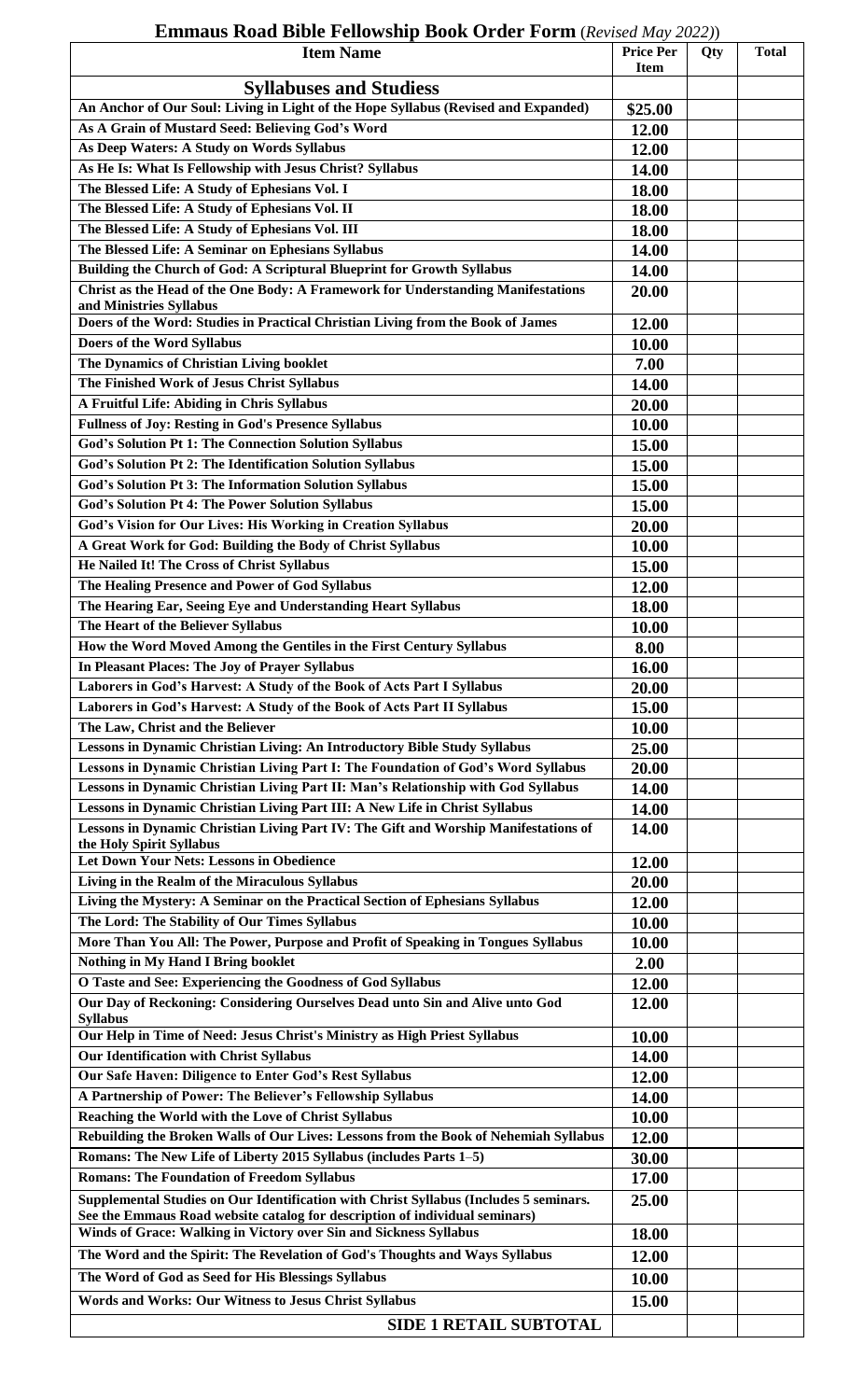| SIDE <sub>2</sub>                                                                                                                             | <b>Price</b>    | Qty | <b>Total</b> |
|-----------------------------------------------------------------------------------------------------------------------------------------------|-----------------|-----|--------------|
| <b>CD/MP3 SETS</b>                                                                                                                            |                 |     |              |
| No charge in USA for shipping and handling                                                                                                    |                 |     |              |
| 65 Studies by Ken Petty (PDF Format) CD (Includes all the listed publications)                                                                | 235.00          |     |              |
| 65 Studies Upgrade (for previous purchasers of 53 Studies)                                                                                    | 35.00           |     |              |
| An Anchor of Our Soul: Living in Light of the Hope CDs (Revised & Expanded)                                                                   | 45.00           |     |              |
| As Deep Waters: A Study on Words CDs                                                                                                          | 40.00           |     |              |
| As Deep Waters: A Study on Words MP3                                                                                                          | 25.00           |     |              |
| As A Grain of Mustard Seed CDs                                                                                                                | 30.00           |     |              |
| As A Grain of Mustard Seed MP3                                                                                                                | 25.00           |     |              |
| As He Is: What Is Fellowship with Jesus Christ? CDs                                                                                           | 35.00           |     |              |
| As He Is: What Is Fellowship with Jesus Christ? MP3                                                                                           | 25.00           |     |              |
| The Blessed Life, A Study of Ephesians Vol. I CDs                                                                                             | 100.00          |     |              |
| The Blessed Life, A Study of Ephesians Vol. I MP3                                                                                             | 50.00           |     |              |
| The Blessed Life, A Study of Ephesians Vol. II CDs                                                                                            | 50.00           |     |              |
| The Blessed Life, A Study of Ephesians Vol. II MP3                                                                                            | 25.00           |     |              |
| The Blessed Life, A Study of Ephesians Vol. III CDs                                                                                           | 90.00           |     |              |
| The Blessed Life, A Study of Ephesians Vol. III MP3                                                                                           | 50.00           |     |              |
| The Blessed Life Seminar CDs                                                                                                                  | 40.00           |     |              |
| The Blessed Life Seminar MP3                                                                                                                  | 25.00           |     |              |
| Building the Church of God: A Scriptural Blueprint for Growth CDs<br><b>Building the Church of God: A Scriptural Blueprint for Growth MP3</b> | 40.00           |     |              |
| Christ as the Head of the One Body CDs                                                                                                        | 25.00<br>40.00  |     |              |
| Doers of the Word CDs                                                                                                                         | 35.00           |     |              |
| Doers of the Word MP3                                                                                                                         | 25.00           |     |              |
| The Finished Work of Jesus Christ CDs                                                                                                         | 40.00           |     |              |
| The Finished Work of Jesus Christ MP3                                                                                                         | 25.00           |     |              |
| A Fruitful Life: Abiding in Christ CDs                                                                                                        | 30.00           |     |              |
| <b>Fullness of Joy: Resting in God's Presence CDs</b>                                                                                         | 25.00           |     |              |
| <b>Fullness of Joy: Resting in God's Presence MP3</b>                                                                                         | 20.00           |     |              |
| <b>God's Solution Pt 1: The Connection Solution CDs</b>                                                                                       | 20.00           |     |              |
| <b>God's Solution Pt 2: The Identification Solution CDs</b>                                                                                   | 20.00           |     |              |
| God's Vision for Our Lives: His Working in Creation CDs                                                                                       | 30.00           |     |              |
| A Great Work for God: Building the Church of God CDs                                                                                          | 30.00           |     |              |
| A Great Work for God: Building the Church of God MP3                                                                                          | 25.00           |     |              |
| He Nailed It! The Cross of Christ CDs                                                                                                         | 50.00           |     |              |
| He Nailed It! The Cross of Christ MP3                                                                                                         | 25.00           |     |              |
| The Healing Presence and Power of God CDs                                                                                                     | 40.00           |     |              |
| The Healing Presence and Power of God MP3                                                                                                     | 25.00           |     |              |
| The Hearing Ear, Seeing Eye and Understanding Heart Pt 1 CDs                                                                                  | 30.00           |     |              |
| The Hearing Ear, Seeing Eye and Understanding Heart Pt 1 MP3                                                                                  | 25.00           |     |              |
| The Hearing Ear, Seeing Eye and Understanding Heart Pt 2 CDs                                                                                  | 30.00           |     |              |
| The Hearing Ear, Seeing Eye and Understanding Heart Pt 2 MP3                                                                                  | 25.00           |     |              |
| The Heart of the Believer CDs                                                                                                                 | 40.00           |     |              |
| The Heart of the Believer MP3                                                                                                                 | 25.00           |     |              |
| How the Word Moved Among the Gentiles in the First Century CDs                                                                                | 30.00           |     |              |
| How the Word Moved Among the Gentiles in the First Century MP3                                                                                | 25.00           |     |              |
| In Pleasant Places: The Joy of Prayer CDs                                                                                                     |                 |     |              |
|                                                                                                                                               | 55.00           |     |              |
| In Pleasant Places: The Joy of Prayer MP3<br>Laborers in God's Harvest: A Study of the Book of Acts Pt I CDs                                  | 25.00<br>100.00 |     |              |
| Laborers in God's Harvest: A Study of the Book of Acts Pt I MP3                                                                               | 50.00           |     |              |
| Laborers in God's Harvest: A Study of the Book of Acts Pt II CDs                                                                              | 80.00           |     |              |
| Laborers in God's Harvest: A Study of the Book of Acts Pt II MP3                                                                              | 50.00           |     |              |
| Lessons in Dynamic Christian Living Part I: The Foundation of God's Word CDs                                                                  | 90.00           |     |              |
| Lessons in Dynamic Christian Living Part I: The Foundation of God's Word MP3                                                                  | 50.00           |     |              |
| <b>SIDE 2 RETAIL SUBTOTAL</b>                                                                                                                 |                 |     |              |
|                                                                                                                                               |                 |     |              |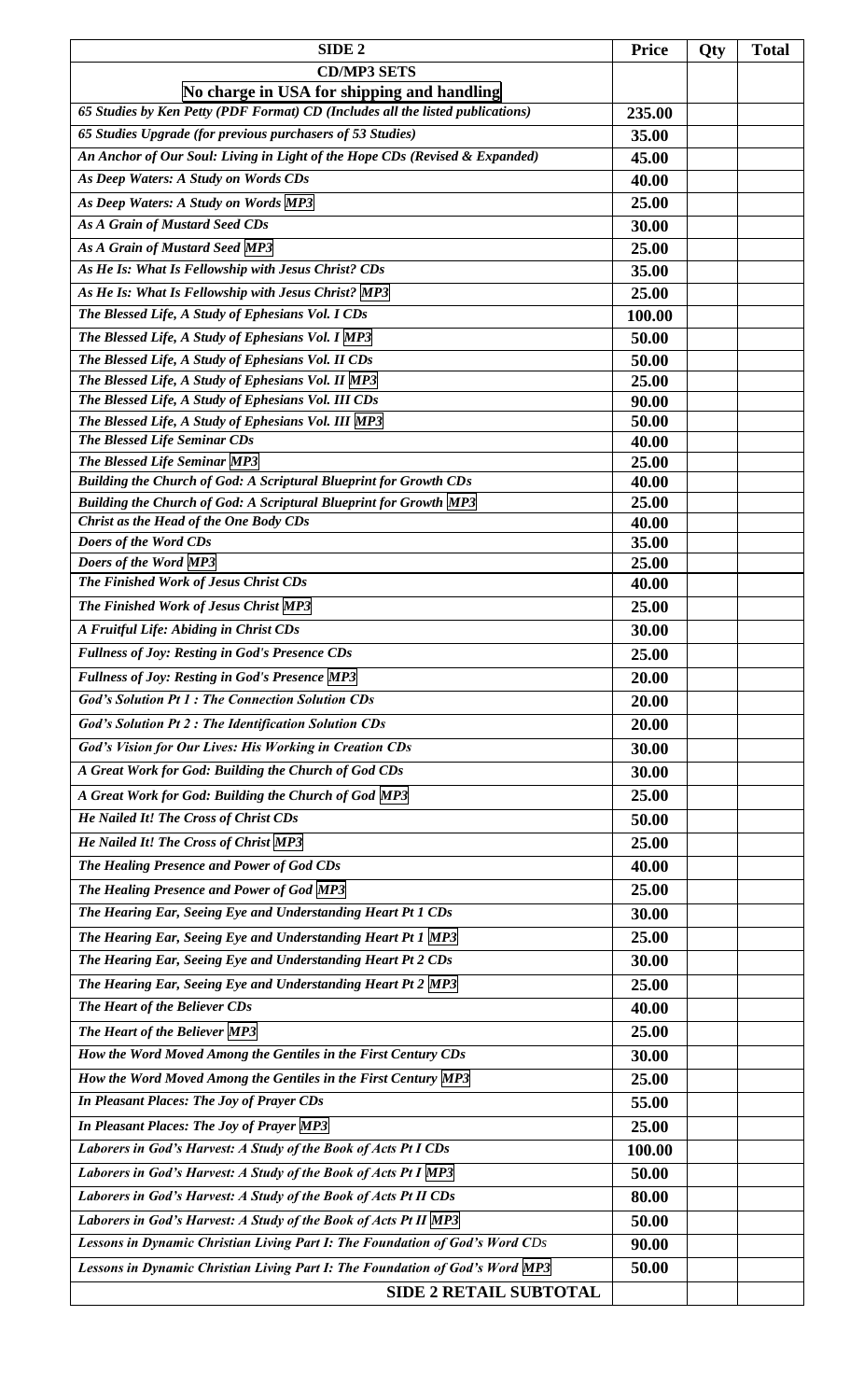| SIDE <sub>3</sub>                                                                                                                                                             | <b>Price</b>       | Qty | <b>Total</b> |
|-------------------------------------------------------------------------------------------------------------------------------------------------------------------------------|--------------------|-----|--------------|
| Lessons in Dynamic Christian Living Part II: Man's Relationship with God CDs<br>40.00                                                                                         |                    |     |              |
| Lessons in Dynamic Christian Living Part II: Man's Relationship with God MP3                                                                                                  | 25.00              |     |              |
| Lessons in Dynamic Christian Living Part III: A New Life in Christ CDs                                                                                                        | 40.00              |     |              |
| Lessons in Dynamic Christian Living Part III: A New Life in Christ MP3                                                                                                        | 25.00              |     |              |
| Lessons in Dynamic Christian Living Part IV: Gift and Worship Manifestations of the CDs                                                                                       | 40.00              |     |              |
| Lessons in Dynamic Christian Living Part IV: Gift and Worship Manifestations MP3                                                                                              | 25.00              |     |              |
| Lessons in Dynamic Christian Living: An Introductory Bible Study CDs                                                                                                          | 150.00             |     |              |
| Lessons in Dynamic Christian Living: An Introductory Bible Study MP3                                                                                                          | 100.00             |     |              |
| Let Down Your Nets: Lessons In Obedience CDs                                                                                                                                  | 40.00              |     |              |
|                                                                                                                                                                               |                    |     |              |
| Let Down Your Nets: Lessons In Obedience MP3                                                                                                                                  | 25.00              |     |              |
| Living in the Realm of the Miraculous CDs                                                                                                                                     | 100.00             |     |              |
| Living in the Realm of the Miraculous MP3                                                                                                                                     | 50.00              |     |              |
| The Lord: The Stability of Our Times CDs                                                                                                                                      | 40.00              |     |              |
| The Lord: The Stability of Our Times MP3                                                                                                                                      | 25.00              |     |              |
| Living the Mystery CDs                                                                                                                                                        | 40.00              |     |              |
| Living the Mystery MP3                                                                                                                                                        | 25.00              |     |              |
| More Than You All: The Power, Purpose and Profit of Speaking in Tongues CDs                                                                                                   | 30.00              |     |              |
| More Than You All: The Power, Purpose and Profit of Speaking in Tongues MP3                                                                                                   | 25.00              |     |              |
| O Taste and See: Experiencing the Goodness of God CDs                                                                                                                         | 30.00              |     |              |
| O Taste and See: Experiencing the Goodness of God MP3                                                                                                                         | 25.00              |     |              |
| Our Day of Reckoning: Considering Ourselves Dead unto Sin and Alive unto God CDs                                                                                              | 35.00              |     |              |
| Our Day of Reckoning: Considering Ourselves Dead unto Sin and Alive unto God MP3                                                                                              | 25.00              |     |              |
| Our Help in Time of Need: Jesus Christ's Ministry as High Priest CDs                                                                                                          | 30.00              |     |              |
| Our Help in Time of Need: Jesus Christ's Ministry as High Priest MP3                                                                                                          | 25.00              |     |              |
| Our Identification with Christ CDs                                                                                                                                            |                    |     |              |
|                                                                                                                                                                               | 40.00              |     |              |
| <b>Our Identification with Christ MP3</b>                                                                                                                                     | 25.00              |     |              |
| Our Safe Haven: Diligence to Enter God's Rest CDs                                                                                                                             | 35.00              |     |              |
| Our Safe Haven: Diligence to Enter God's Rest MP3                                                                                                                             | 25.00              |     |              |
| A Partnership of Power: The Believer's Fellowship CDs                                                                                                                         | 50.00              |     |              |
| A Partnership of Power: The Believer's Fellowship MP3                                                                                                                         | 25.00              |     |              |
| Reaching the World with the Love of Christ CDs                                                                                                                                | 35.00              |     |              |
| Reaching the World with the Love of Christ MP3                                                                                                                                | 25.00              |     |              |
| Rebuilding the Broken Walls of Our Lives: Lessons from the Book of Nehemiah CDs                                                                                               | 40.00              |     |              |
| Rebuilding the Broken Walls of Our Lives: Lessons from the Book of Nehemiah MP3                                                                                               | 25.00              |     |              |
| Romans: The New Life of Liberty Complete CD set                                                                                                                               | 100.00             |     |              |
| <b>Romans: The New Life of Liberty MP3</b>                                                                                                                                    | 50.00              |     |              |
| <b>Romans: The Foundation of Freedom CDs</b>                                                                                                                                  | 50.00              |     |              |
| <b>Romans: The Foundation of Freedom MP3</b>                                                                                                                                  | 25.00              |     |              |
| Servant Leadership: A Biblical Perspective CDs (Ken Petty & Steve Carter)                                                                                                     |                    |     |              |
|                                                                                                                                                                               | 30.00              |     |              |
| Servant Leadership: A Biblical Perspective MP3                                                                                                                                | 25.00              |     |              |
| Supplemental Studies on Our Identification with Christ CDs Complete Set ((Includes 5<br>seminars. See the Emmaus Road website catalog for description of individual seminars) | 100.00             |     |              |
| Supplemental Studies on Our Identification with Christ MP3 Complete Set                                                                                                       | 75.00              |     |              |
| Winds of Grace Pt 1: Walking in Victory Over Sin and Sickness CDs                                                                                                             | 40.00              |     |              |
| Winds of Grace Pt 1: Walking in Victory Over Sin and Sickness MP3                                                                                                             | 25.00              |     |              |
| Winds of Grace Pt 2: Walking in Victory Over Sin and Sickness CDs                                                                                                             | 35.00              |     |              |
| Winds of Grace Pt 2: Walking in Victory Over Sin and Sickness MP3                                                                                                             | 25.00              |     |              |
| Winds of Grace Pt 3: Walking in Victory Over Sin and Sickness CDs                                                                                                             | 40.00              |     |              |
| Winds of Grace Pt 3: Walking in Victory Over Sin and Sickness MP3                                                                                                             | 25.00              |     |              |
| The Word and the Spirit: The Revelation of God's Thoughts and Ways CDs                                                                                                        | 30.00              |     |              |
| The Word and the Spirit: The Revelation of God's Thoughts and Ways MP3                                                                                                        | 25.00              |     |              |
| The Word of God As Seed for His Blessings CDs                                                                                                                                 | 30.00              |     |              |
| The Word of God As Seed for His Blessings MP3                                                                                                                                 | 25.00              |     |              |
| <b>Words and Works: Our Witness to Jesus Christ CDs</b>                                                                                                                       |                    |     |              |
| 30.00                                                                                                                                                                         |                    |     |              |
| RETAIL SUBTOTAL FROM SIDE 3<br>RETAIL SUBTOTAL FROM SIDE 2                                                                                                                    |                    |     |              |
| <b>RETAIL SUBTOTAL FROM SIDE 1</b>                                                                                                                                            |                    |     |              |
| <b>RETAIL TOTAL</b>                                                                                                                                                           |                    |     |              |
| <b>VOLUME DISCOUNT (excludes CDs)</b>                                                                                                                                         |                    |     |              |
| <b>SUBTOTAL</b>                                                                                                                                                               |                    |     |              |
| SHIPPING & HANDLING (No charge for CDs in USA)                                                                                                                                |                    |     |              |
|                                                                                                                                                                               | <b>GRAND TOTAL</b> |     |              |

**This order form includes all of Ken Petty's seminar syllabuses, the audio CDs from those seminars, and some additional publications.** 

**Some other syllabuses and audio teachings are available for free download on the Emmaus Road website:** *emmausroadbf.com*